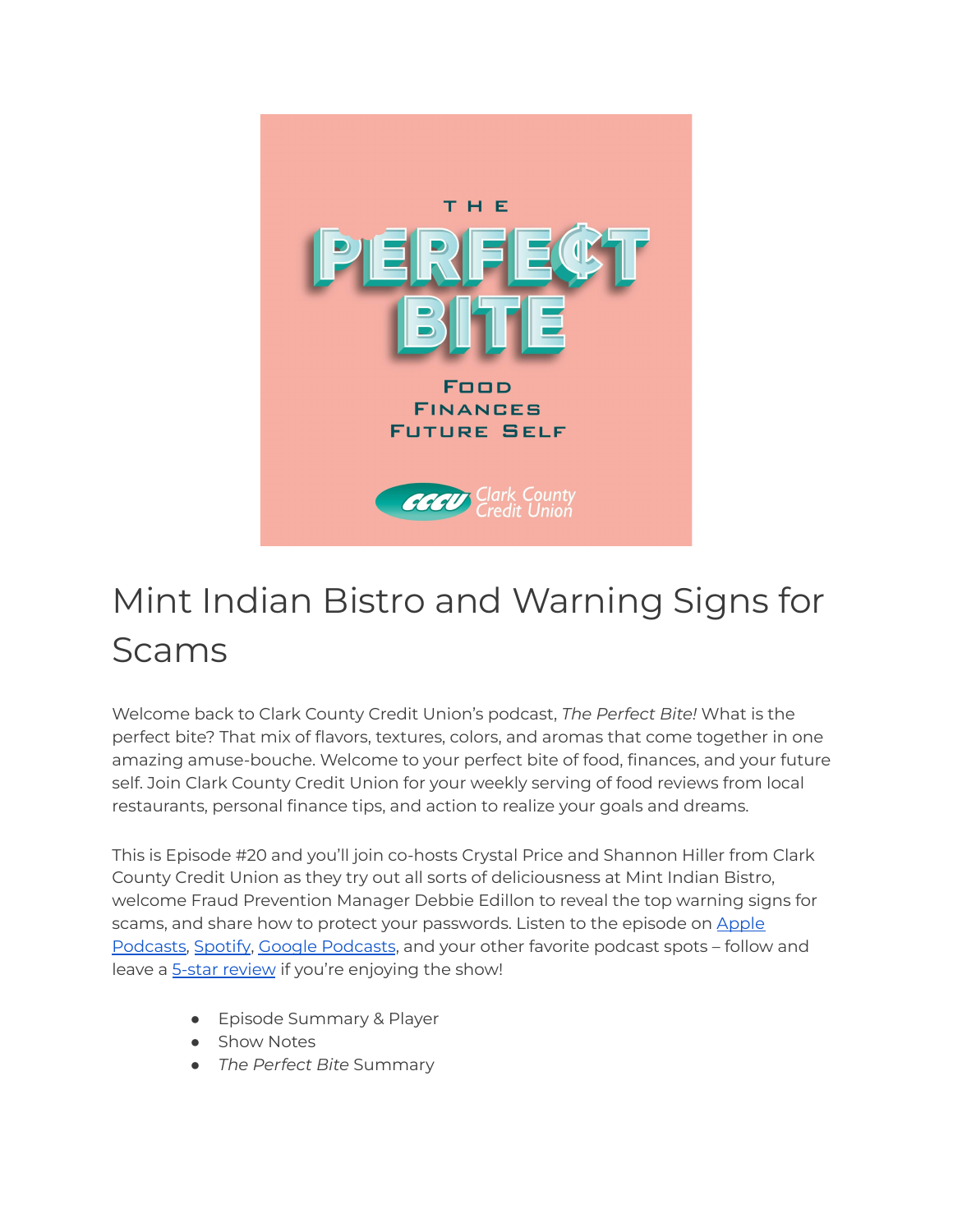## *The Perfect Bite* **Episode #20: Mint Indian Bistro and Warning Signs for Scams**

In this twentieth bite, join co-hosts Crystal Price and Shannon Hiller from Clark County Credit Union as they try out all sorts of deliciousness at Mint Indian Bistro, welcome Fraud Prevention Manager Debbie Edillon to reveal the top warning signs for scams, and share how to protect your passwords. Hear how food can appeal to all 5 senses, how to tell the difference between scams and legitimate communication from your financial institution, and the most helpful tools for protecting your account information. This episode covers everything from Indian food to fraud. Here's a small sample of what you will hear in this episode:

- How was Mint Indian Bistro?
- What are the worst scams we're seeing right now?
- How does eating affect all 5 senses?
- What are romance scams?
- How do you know if your financial institution is actually trying to contact you?
- What warning signs should you look for in scams?
- How do romance fraudsters operate?
- What's one financial tip Debbie has to share?

Learn more at **CCCULV.org**.

Check out the episode and show notes below for much more detail.

## **Show Notes**

- **Mint Indian Bistro and Warning Signs for Scams**
	- [0:13] Welcome to *[The Perfect Bite](https://www.ccculv.org/)*
	- [0:27] Learn more at [CCCULV.org](https://www.ccculv.org/)
	- [0:39] [Crystal Price](https://www.ccculv.org/Our-Mission.aspx), [Shannon Hiller](https://www.ccculv.org/Our-Mission.aspx)
	- [0:53] [Debbie Edillon](https://www.ccculv.org/ContentDocumentHandler.ashx?documentId=42051)
	- **○ Food: Mint Indian Bistro**
	- o [1:17] [Mint Indian Bistro](https://www.mintbistro.com/)